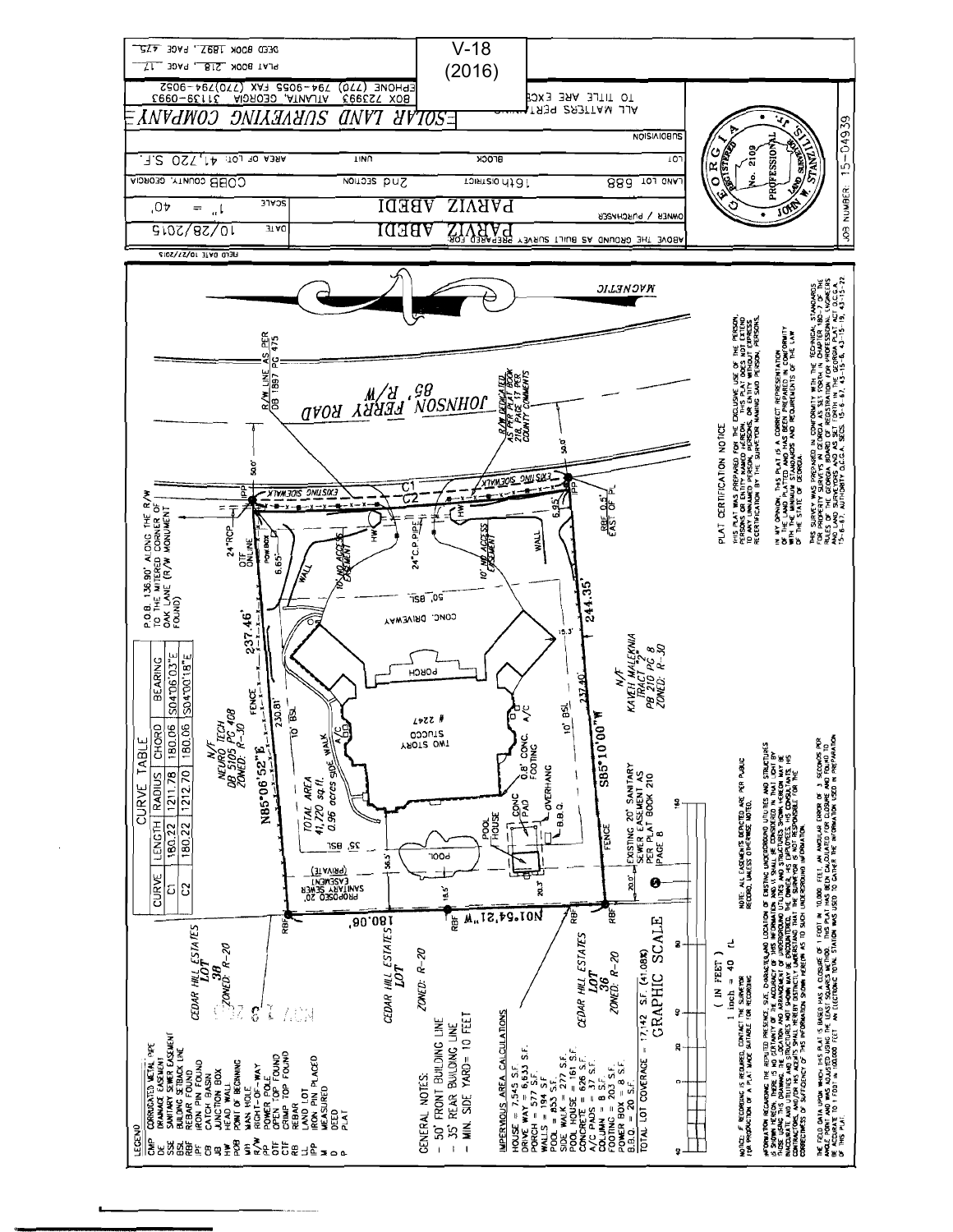| <b>APPLICANT:</b>                                    | Parviz Abedi |                             | <b>PETITION No.:</b>    | $V-18$       |
|------------------------------------------------------|--------------|-----------------------------|-------------------------|--------------|
| <b>PHONE:</b>                                        | 404-376-5601 |                             | <b>DATE OF HEARING:</b> | $01-13-2016$ |
| Busch, Reed, & Jones, P.C.<br><b>REPRESENTATIVE:</b> |              | <b>PRESENT ZONING:</b>      | $R-20$                  |              |
| <b>PHONE:</b>                                        |              | 770-424-1934                | <b>LAND LOT(S):</b>     | 688          |
| Parviz Abedi and Zeinab Abedi<br><b>TITLEHOLDER:</b> |              |                             | <b>DISTRICT:</b>        | 16           |
| On the west side of<br><b>PROPERTY LOCATION:</b>     |              |                             | <b>SIZE OF TRACT:</b>   | $0.96$ acre  |
| Johnson Ferry Road, south of Oak Lane                |              | <b>COMMISSION DISTRICT:</b> | 2                       |              |
|                                                      |              |                             |                         |              |

(2247 Johnson Ferry Road).

**TYPE OF VARIANCE:** 1) Waive the maximum allowable impervious surface from 35% to 41.08%; and 2) waive the rear setback for an accessory structure under 650 square feet (approximately 375 square foot pool house) from the required 35 feet to 20 feet.

**OPPOSITION: No. OPPOSED \_\_\_\_\_ PETITION No. \_\_\_\_\_ SPOKESMAN \_\_\_\_\_\_\_\_\_\_\_\_\_\_\_\_\_\_\_\_** 

| <b>BOARD OF APPEALS DECISION</b> | <b>Chadds Walk</b><br>$R-15$<br>$R-20$<br>680      |
|----------------------------------|----------------------------------------------------|
| APPROVED _____ MOTION BY _______ | Oak Ln<br>$Oak$ $Ln$ $-1$                          |
| REJECTED SECONDED                | Solsk.<br>$R-30$<br>Oak Wood Ct                    |
| <b>HELD CARRIED</b>              | ō<br><b>SITE</b><br>,,,,,,,,,<br>Carlyle Dr        |
| <b>STIPULATIONS:</b>             | $R-15$<br>$R-20$<br>$R-30$<br><b>Beech Tree Ct</b> |
|                                  | East Carlyle Ct                                    |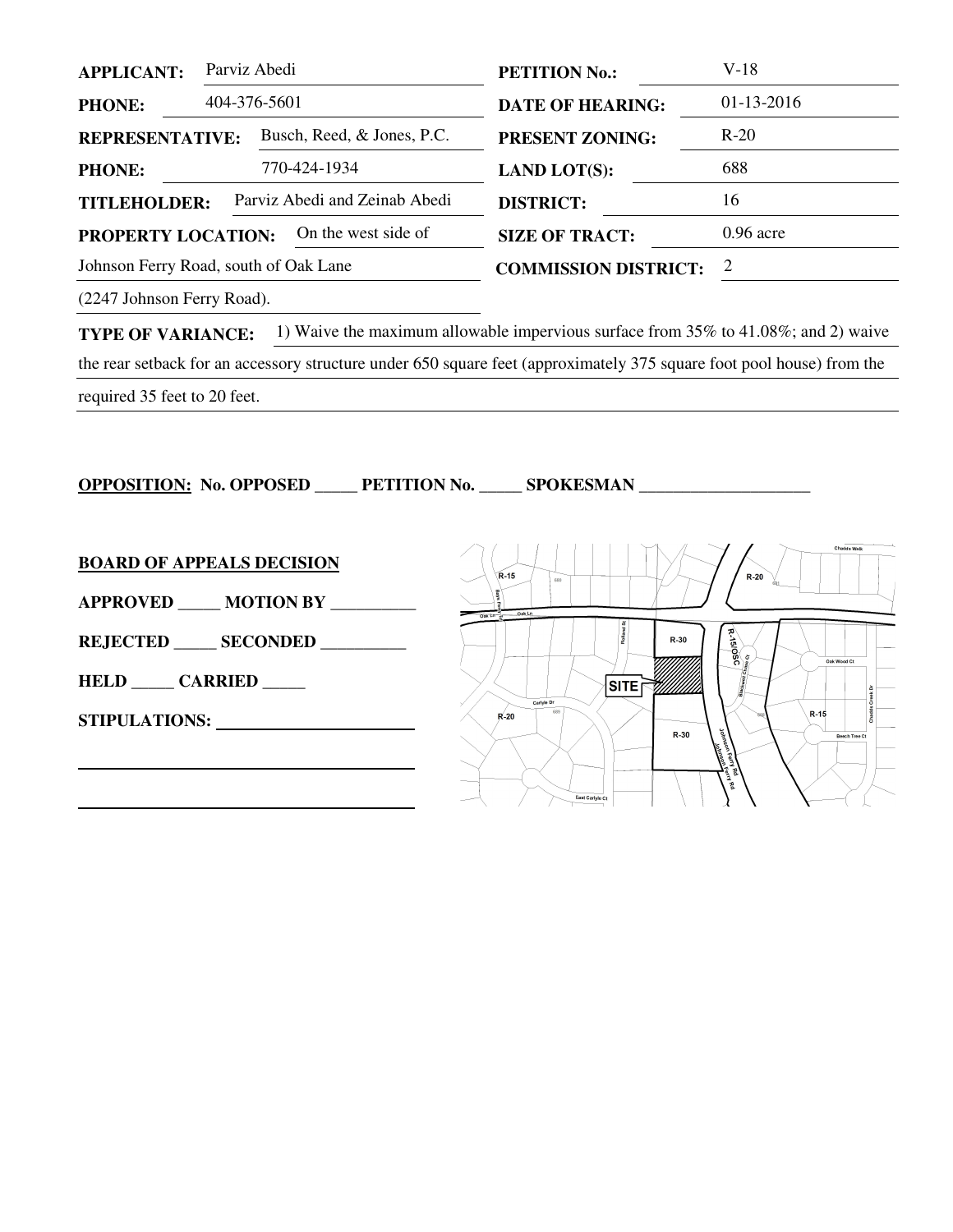**APPLICANT:** Parviz Abedi **PETITION No.:** V-18

\*\*\*\*\*\*\*\*\*\*\*\*\*\*\*\*\*\*\*\*\*\*\*\*\*\*\*\*\*\*\*\*\*\*\*\*\*\*\*\*\*\*\*\*\*\*\*\*\*\*\*\*\*\*\*\*\*\*\*\*\*\*\*\*\*\*\*\*\*\*\*\*\*\*\*\*\*\*\*\*\*\*

## **COMMENTS**

**TRAFFIC:** This request will not have an adverse impact on the transportation network.

**DEVELOPMENT & INSPECTIONS:** Renewal of pool permit and pool house permit required.

**SITE PLAN REVIEW:** If this variance request is approved, a plat must be recorded with the Clerk of Superior Court showing all improvements on the lot and referencing the variance case. The surveyor must submit the plat to the Site Plan Review Section, Community Development Agency for review and approval prior to recording. Call 770-528-2147.

**STORMWATER MANAGEMENT:** This parcel is already significantly over the 35% impervious coverage limit for an R-20 lot. Adding additional coverage will only increase the site runoff from the parcel. Runoff mitigation on this lot would be difficult since all of the roofing is terracotta tile and there are no gutters or downspouts to collect the roof runoff. However, a combination of reducing the oversized entry drive and conversion to pervious pavers would allow the parcel to meet the 35% coverage limit and still allow for a 1,000 to 1,500 square foot pervious paver pool deck.

**HISTORIC PRESERVATION:** After examining Civil War trench maps, Cobb County historic property surveys, county maps, and various other resources, staff has no comments regarding the impact or treatment of historic and/or archaeological resources.

**DESIGN GUIDELINES:** Staff has determined that the subject sites are not within the boundaries of approved design guidelines study areas; therefore do not have to comply with design guidelines requirements. No comments.

**CEMETERY PRESERVATION:** No comment.

**WATER:** No conflict.

**SEWER:** No conflict.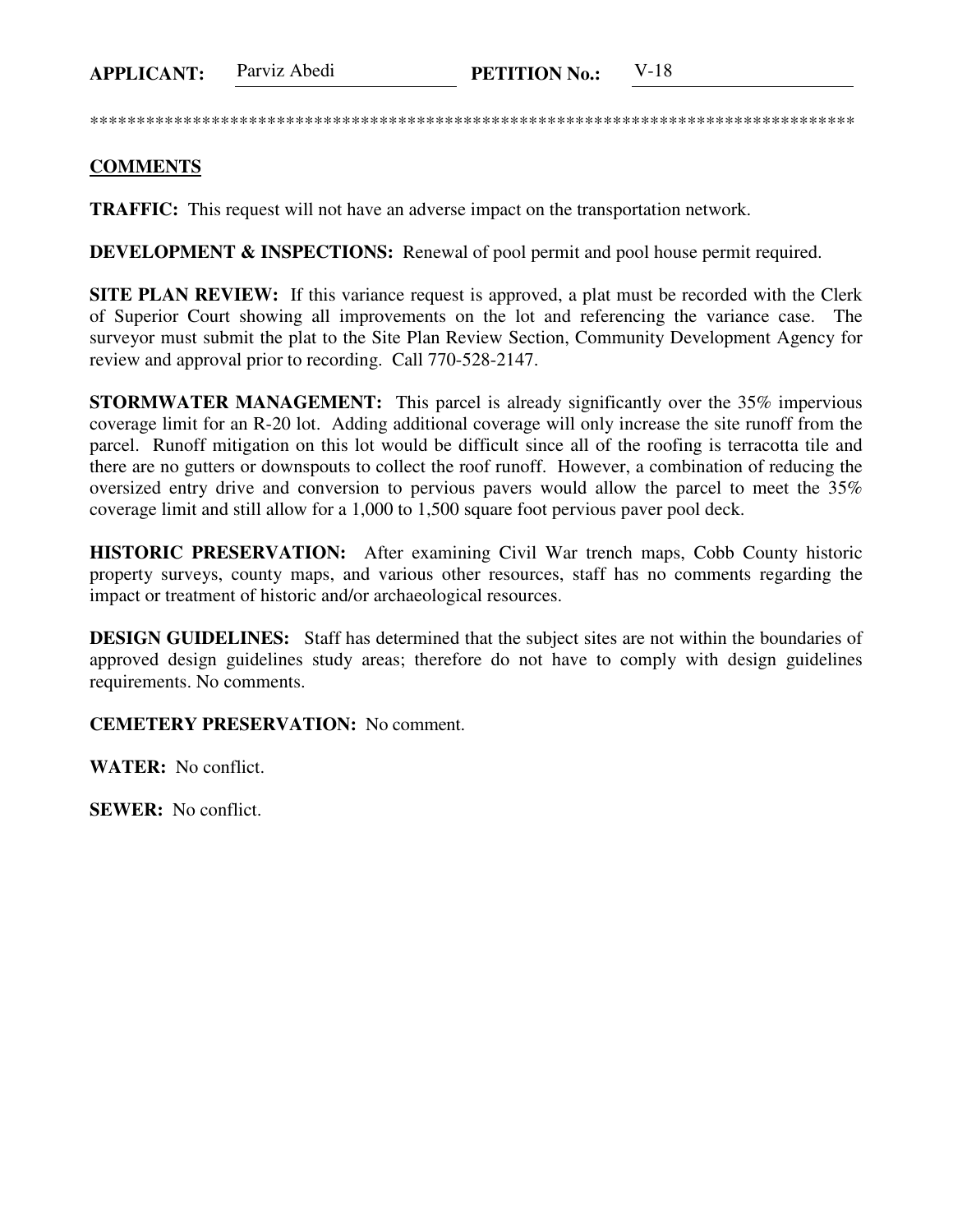FIRE DEPARTMENT: After analyzing the information presented for a Preliminary Review, the Cobb County Fire Marshal's Office is confident that all other items can be addressed during the Plan Review Stage.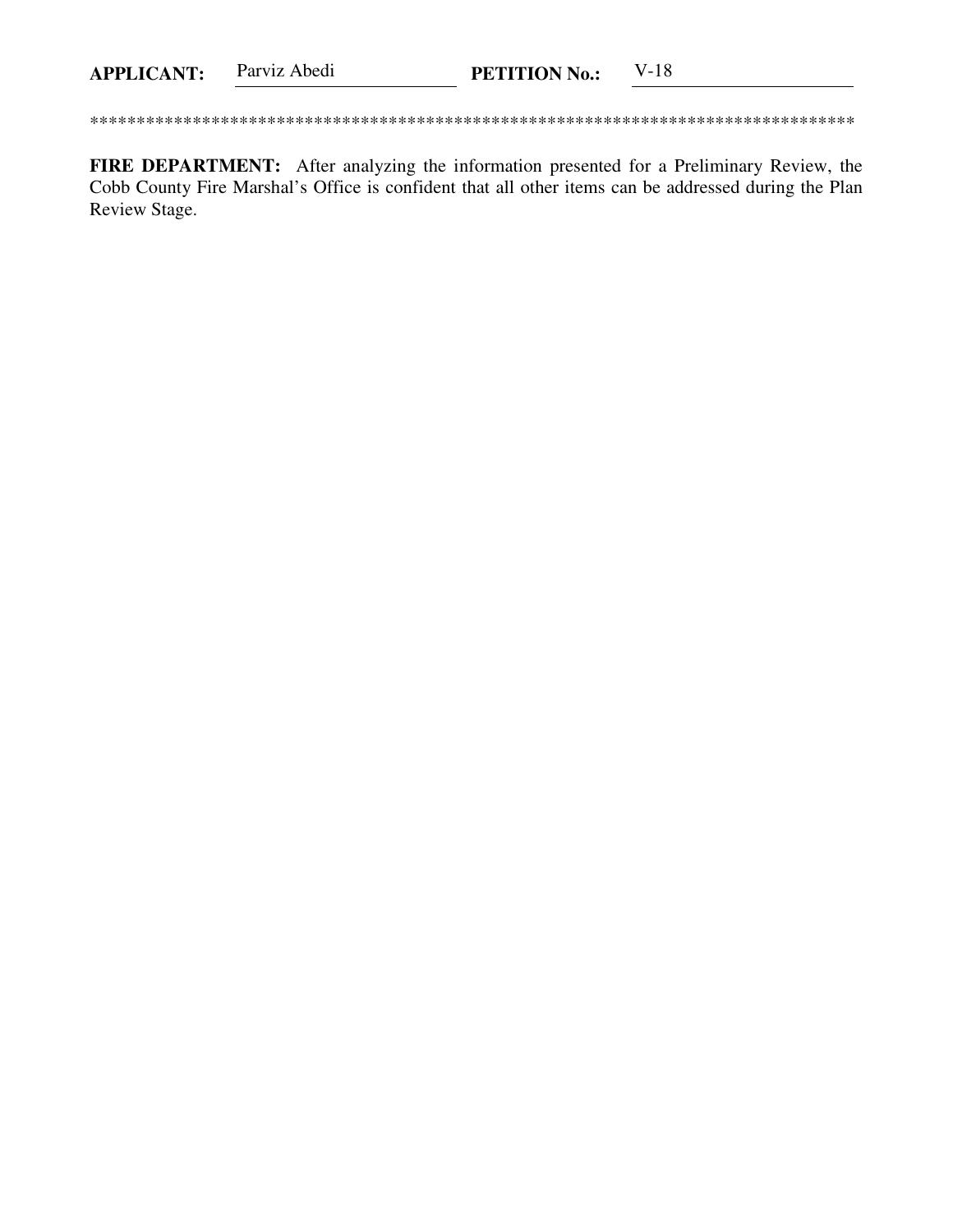**V-18**